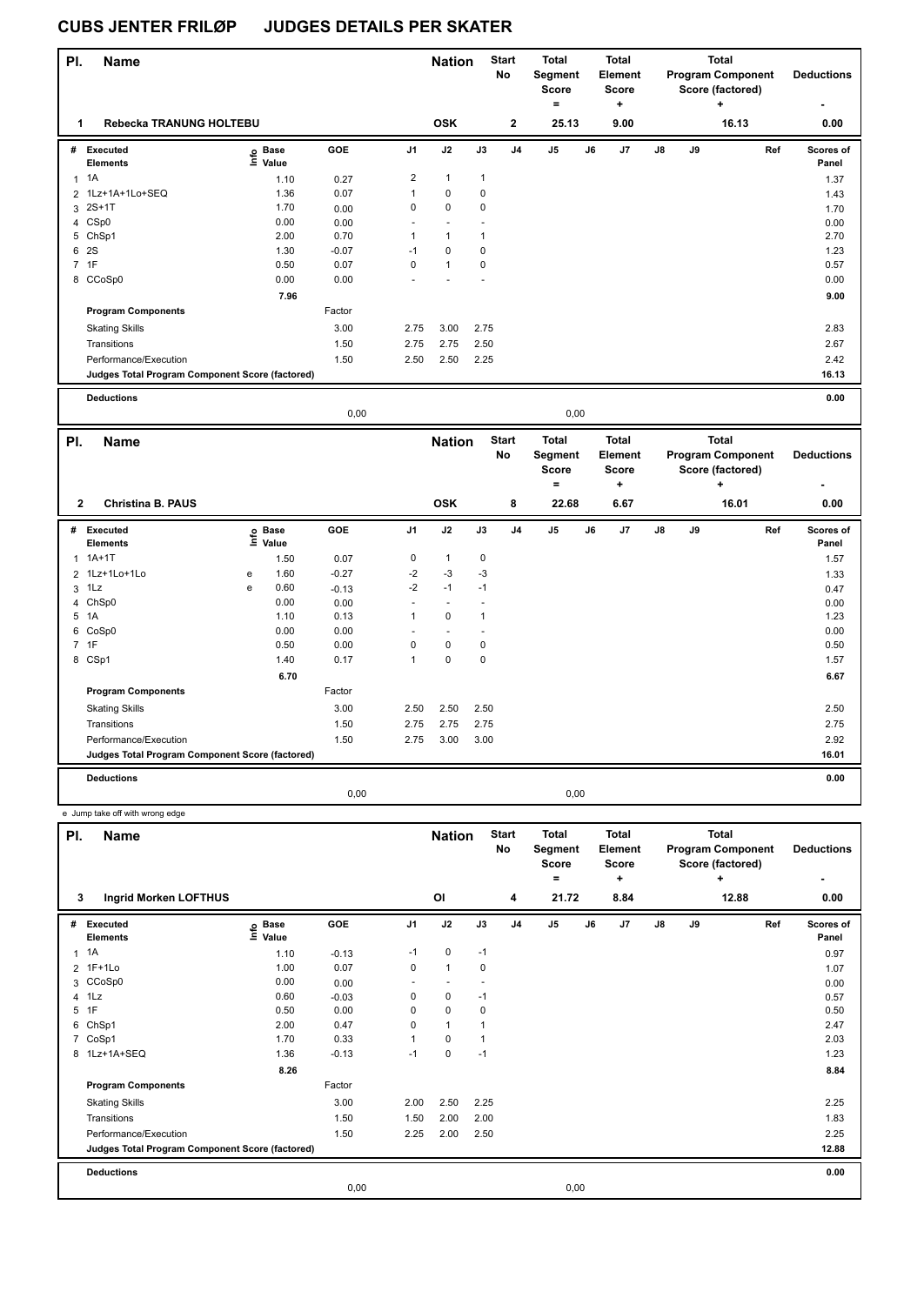| PI.            | <b>Name</b>                                     |                   |            |                | <b>Nation</b> |              | <b>Start</b><br>No | <b>Total</b><br>Segment<br><b>Score</b> |      | <b>Total</b><br>Element<br><b>Score</b> |               |    | Total<br><b>Program Component</b><br>Score (factored) | <b>Deductions</b>  |
|----------------|-------------------------------------------------|-------------------|------------|----------------|---------------|--------------|--------------------|-----------------------------------------|------|-----------------------------------------|---------------|----|-------------------------------------------------------|--------------------|
| 4              | Sara ØSTENHEDEN                                 |                   |            |                | <b>OSK</b>    |              | 19                 | $\equiv$<br>21.52                       |      | ٠<br>6.77                               |               |    | ٠<br>14.75                                            | 0.00               |
| #              | <b>Executed</b><br><b>Elements</b>              | e Base<br>E Value | <b>GOE</b> | J <sub>1</sub> | J2            | J3           | J <sub>4</sub>     | J <sub>5</sub>                          | J6   | J7                                      | $\mathsf{J}8$ | J9 | Ref                                                   | Scores of<br>Panel |
| 1              | 1Lo                                             | 0.50              | 0.07       | 0              | 0             | $\mathbf{1}$ |                    |                                         |      |                                         |               |    |                                                       | 0.57               |
|                | 2 1F+1Lo                                        | 1.00              | 0.07       | $\mathbf{1}$   | 0             | 0            |                    |                                         |      |                                         |               |    |                                                       | 1.07               |
|                | 3 SSp1                                          | 1.30              | 0.33       | 1              | $\mathbf 0$   | $\mathbf{1}$ |                    |                                         |      |                                         |               |    |                                                       | 1.63               |
| $\overline{4}$ | 1Lz                                             | 0.60              | 0.00       | 0              | $\mathbf 0$   | 0            |                    |                                         |      |                                         |               |    |                                                       | 0.60               |
|                | $5$ 1A<<                                        | 0.00              | 0.00       | ٠              | $\sim$        |              |                    |                                         |      |                                         |               |    |                                                       | 0.00               |
|                | 6 ChSp0                                         | 0.00              | 0.00       |                |               |              |                    |                                         |      |                                         |               |    |                                                       | 0.00               |
|                | 7 1Lo+1Lo                                       | 1.00              | 0.00       | $\Omega$       | $\mathbf 0$   | 0            |                    |                                         |      |                                         |               |    |                                                       | 1.00               |
|                | 8 CCoSp1                                        | 2.00              | $-0.10$    | $-1$           | $\mathbf 0$   | $\mathbf 0$  |                    |                                         |      |                                         |               |    |                                                       | 1.90               |
|                |                                                 | 6.40              |            |                |               |              |                    |                                         |      |                                         |               |    |                                                       | 6.77               |
|                | <b>Program Components</b>                       |                   | Factor     |                |               |              |                    |                                         |      |                                         |               |    |                                                       |                    |
|                | <b>Skating Skills</b>                           |                   | 3.00       | 2.50           | 2.50          | 2.50         |                    |                                         |      |                                         |               |    |                                                       | 2.50               |
|                | Transitions                                     |                   | 1.50       | 2.50           | 2.00          | 2.25         |                    |                                         |      |                                         |               |    |                                                       | 2.25               |
|                | Performance/Execution                           |                   | 1.50       | 2.75           | 2.25          | 2.75         |                    |                                         |      |                                         |               |    |                                                       | 2.58               |
|                | Judges Total Program Component Score (factored) |                   |            |                |               |              |                    |                                         |      |                                         |               |    |                                                       | 14.75              |
|                | <b>Deductions</b>                               |                   |            |                |               |              |                    |                                         |      |                                         |               |    |                                                       | 0.00               |
|                |                                                 |                   | 0.00       |                |               |              |                    |                                         | 0,00 |                                         |               |    |                                                       |                    |

<< Downgraded jump

| PI. | <b>Name</b>                                     |                   |            |      | <b>Nation</b>            |                          | <b>Start</b><br>No | <b>Total</b><br>Segment<br><b>Score</b><br>$=$ |    | <b>Total</b><br>Element<br><b>Score</b><br>$\ddot{}$ |               |    | <b>Total</b><br><b>Program Component</b><br>Score (factored)<br>٠ | <b>Deductions</b><br>٠    |
|-----|-------------------------------------------------|-------------------|------------|------|--------------------------|--------------------------|--------------------|------------------------------------------------|----|------------------------------------------------------|---------------|----|-------------------------------------------------------------------|---------------------------|
| 5   | <b>Nina JOAKIMSEN</b>                           |                   |            |      | OI                       |                          | $\mathbf{1}$       | 20.37                                          |    | 8.23                                                 |               |    | 12.14                                                             | 0.00                      |
| #   | Executed<br><b>Elements</b>                     | e Base<br>⊑ Value | <b>GOE</b> | J1   | J2                       | J3                       | J <sub>4</sub>     | J5                                             | J6 | J7                                                   | $\mathsf{J}8$ | J9 | Ref                                                               | <b>Scores of</b><br>Panel |
| 1   | 2F<<                                            | 0.50              | $-0.30$    | -3   | $-3$                     | $-3$                     |                    |                                                |    |                                                      |               |    |                                                                   | 0.20                      |
|     | 2 1A+1T                                         | 1.50              | $-0.07$    | 0    | $-1$                     | 0                        |                    |                                                |    |                                                      |               |    |                                                                   | 1.43                      |
| 3   | CoSp1                                           | 1.70              | $-0.20$    | 0    | $-2$                     | $\mathbf 0$              |                    |                                                |    |                                                      |               |    |                                                                   | 1.50                      |
|     | 4 1F+1Lo+1Lo                                    | 1.50              | 0.00       | 0    | $\mathbf 0$              | 0                        |                    |                                                |    |                                                      |               |    |                                                                   | 1.50                      |
| 5   | ChSp1                                           | 2.00              | 0.07       | 1    | $\mathbf 0$              | $-1$                     |                    |                                                |    |                                                      |               |    |                                                                   | 2.07                      |
|     | 6 CCoSp0                                        | 0.00              | 0.00       | ٠    | $\overline{\phantom{a}}$ | $\overline{\phantom{a}}$ |                    |                                                |    |                                                      |               |    |                                                                   | 0.00                      |
|     | 7 1A                                            | 1.10              | $-0.07$    | $-1$ | 0                        | 0                        |                    |                                                |    |                                                      |               |    |                                                                   | 1.03                      |
| 8   | 1F                                              | 0.50              | 0.00       | 0    | $\mathbf 0$              | $\mathbf 0$              |                    |                                                |    |                                                      |               |    |                                                                   | 0.50                      |
|     |                                                 | 8.80              |            |      |                          |                          |                    |                                                |    |                                                      |               |    |                                                                   | 8.23                      |
|     | <b>Program Components</b>                       |                   | Factor     |      |                          |                          |                    |                                                |    |                                                      |               |    |                                                                   |                           |
|     | <b>Skating Skills</b>                           |                   | 3.00       | 2.00 | 1.75                     | 2.00                     |                    |                                                |    |                                                      |               |    |                                                                   | 1.92                      |
|     | Transitions                                     |                   | 1.50       | 2.00 | 2.50                     | 2.25                     |                    |                                                |    |                                                      |               |    |                                                                   | 2.25                      |
|     | Performance/Execution                           |                   | 1.50       | 2.25 | 2.00                     | 1.75                     |                    |                                                |    |                                                      |               |    |                                                                   | 2.00                      |
|     | Judges Total Program Component Score (factored) |                   |            |      |                          |                          |                    |                                                |    |                                                      |               |    |                                                                   | 12.14                     |
|     | <b>Deductions</b>                               |                   |            |      |                          |                          |                    |                                                |    |                                                      |               |    |                                                                   | 0.00                      |
|     |                                                 |                   | 0,00       |      |                          |                          |                    | 0,00                                           |    |                                                      |               |    |                                                                   |                           |

<< Downgraded jump

| PI.            | Name                                            |   |                                  |         |                | <b>Nation</b> |             | <b>Start</b><br>No | <b>Total</b><br>Segment<br><b>Score</b><br>۰ |      | <b>Total</b><br>Element<br><b>Score</b><br>÷ |               |    | <b>Total</b><br><b>Program Component</b><br>Score (factored)<br>÷ | <b>Deductions</b><br>۰ |
|----------------|-------------------------------------------------|---|----------------------------------|---------|----------------|---------------|-------------|--------------------|----------------------------------------------|------|----------------------------------------------|---------------|----|-------------------------------------------------------------------|------------------------|
| 6              | <b>Kamilla HAGA SOLEM</b>                       |   |                                  |         |                | <b>BSK</b>    |             | 5                  | 20.11                                        |      | 11.23                                        |               |    | 8.88                                                              | 0.00                   |
| #              | Executed<br><b>Elements</b>                     |   | <b>Base</b><br>e Base<br>⊑ Value | GOE     | J <sub>1</sub> | J2            | J3          | J <sub>4</sub>     | J5                                           | J6   | J7                                           | $\mathsf{J}8$ | J9 | Ref                                                               | Scores of<br>Panel     |
| 1              | 1S                                              |   | 0.40                             | $-0.03$ | 0              | 0             | $-1$        |                    |                                              |      |                                              |               |    |                                                                   | 0.37                   |
|                | 2 CCoSp1                                        |   | 2.00                             | 0.33    | 1              | $\mathbf 0$   | 1           |                    |                                              |      |                                              |               |    |                                                                   | 2.33                   |
|                | 3 1Lz+1A+SEQ                                    | e | 1.36                             | $-0.60$ | -3             | $-3$          | $-3$        |                    |                                              |      |                                              |               |    |                                                                   | 0.76                   |
| $\overline{4}$ | 1F                                              |   | 0.50                             | 0.00    | $\Omega$       | $\mathbf 0$   | 0           |                    |                                              |      |                                              |               |    |                                                                   | 0.50                   |
| 5              | 1A                                              |   | 1.10                             | 0.00    | 0              | $\mathbf 0$   | 0           |                    |                                              |      |                                              |               |    |                                                                   | 1.10                   |
| 6              | 1F+1Lo+1Lo                                      |   | 1.50                             | 0.07    | 1              | $\mathbf 0$   | 0           |                    |                                              |      |                                              |               |    |                                                                   | 1.57                   |
| 7              | CoSp1                                           |   | 1.70                             | 0.67    | $\overline{2}$ | $\mathbf{1}$  |             |                    |                                              |      |                                              |               |    |                                                                   | 2.37                   |
|                | 8 ChSp1                                         |   | 2.00                             | 0.23    | 0              | 1             | $\mathbf 0$ |                    |                                              |      |                                              |               |    |                                                                   | 2.23                   |
|                |                                                 |   | 10.56                            |         |                |               |             |                    |                                              |      |                                              |               |    |                                                                   | 11.23                  |
|                | <b>Program Components</b>                       |   |                                  | Factor  |                |               |             |                    |                                              |      |                                              |               |    |                                                                   |                        |
|                | <b>Skating Skills</b>                           |   |                                  | 3.00    | 1.00           | 1.50          | 1.75        |                    |                                              |      |                                              |               |    |                                                                   | 1.42                   |
|                | Transitions                                     |   |                                  | 1.50    | 1.50           | 1.75          | 1.25        |                    |                                              |      |                                              |               |    |                                                                   | 1.50                   |
|                | Performance/Execution                           |   |                                  | 1.50    | 1.75           | 1.25          | 1.75        |                    |                                              |      |                                              |               |    |                                                                   | 1.58                   |
|                | Judges Total Program Component Score (factored) |   |                                  |         |                |               |             |                    |                                              |      |                                              |               |    |                                                                   | 8.88                   |
|                | <b>Deductions</b>                               |   |                                  |         |                |               |             |                    |                                              |      |                                              |               |    |                                                                   | 0.00                   |
|                |                                                 |   |                                  | 0,00    |                |               |             |                    |                                              | 0,00 |                                              |               |    |                                                                   |                        |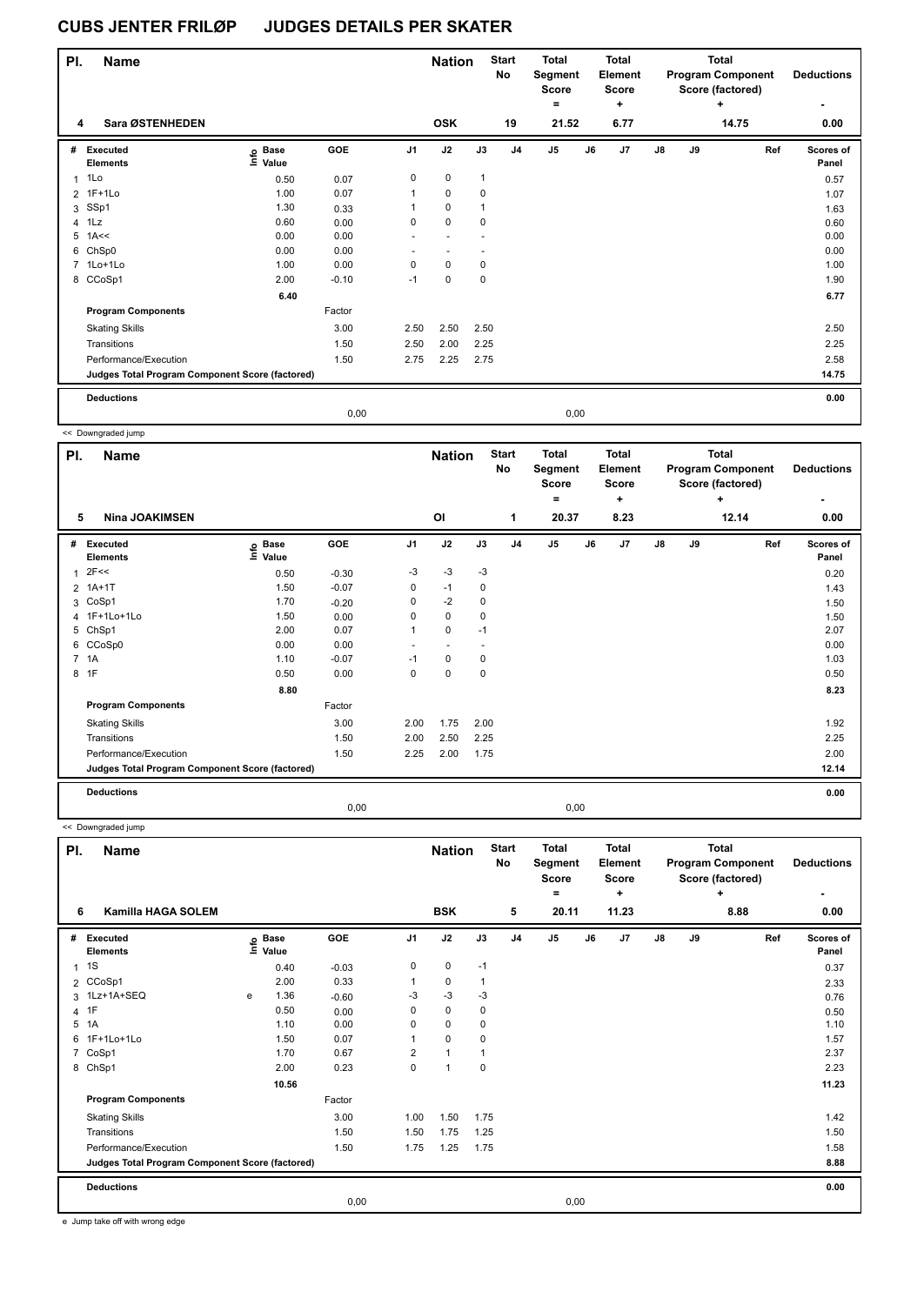| PI. | <b>Name</b>                                     |   |                                 |         |                | <b>Nation</b> |              | <b>Start</b><br>No | <b>Total</b><br>Segment<br><b>Score</b><br>$\equiv$ |      | <b>Total</b><br>Element<br><b>Score</b><br>$\ddot{}$ |               |    | Total<br><b>Program Component</b><br>Score (factored)<br>÷ | <b>Deductions</b><br>$\blacksquare$ |
|-----|-------------------------------------------------|---|---------------------------------|---------|----------------|---------------|--------------|--------------------|-----------------------------------------------------|------|------------------------------------------------------|---------------|----|------------------------------------------------------------|-------------------------------------|
| 7   | <b>Emilie A. NYLEN</b>                          |   |                                 |         |                | ΟI            |              | 17                 | 19.28                                               |      | 6.40                                                 |               |    | 12.88                                                      | 0.00                                |
| #   | Executed<br><b>Elements</b>                     |   | $\overset{\circ}{\equiv}$ Value | GOE     | J <sub>1</sub> | J2            | J3           | J <sub>4</sub>     | J5                                                  | J6   | J <sub>7</sub>                                       | $\mathsf{J}8$ | J9 | Ref                                                        | Scores of<br>Panel                  |
| 1   | $1F+1Lo$                                        |   | 1.00                            | 0.00    | $\mathbf 0$    | 0             | $\mathbf 0$  |                    |                                                     |      |                                                      |               |    |                                                            | 1.00                                |
|     | 2 CCoSp0                                        |   | 0.00                            | 0.00    |                |               |              |                    |                                                     |      |                                                      |               |    |                                                            | 0.00                                |
|     | 3 ChSp1                                         |   | 2.00                            | 0.23    | $\mathbf 0$    | $\mathbf 0$   | $\mathbf{1}$ |                    |                                                     |      |                                                      |               |    |                                                            | 2.23                                |
|     | 4 Lz+SEQ                                        |   | 0.00                            | 0.00    | ٠              | $\sim$        |              |                    |                                                     |      |                                                      |               |    |                                                            | 0.00                                |
| 5   | 1Lo                                             |   | 0.50                            | 0.07    | 0              | $\mathbf 0$   |              |                    |                                                     |      |                                                      |               |    |                                                            | 0.57                                |
| 6   | 1F                                              |   | 0.50                            | 0.00    | 0              | $\mathbf 0$   | 0            |                    |                                                     |      |                                                      |               |    |                                                            | 0.50                                |
|     | $7$ 1 Lz                                        | e | 0.60                            | $-0.20$ | $-2$           | $-2$          | $-2$         |                    |                                                     |      |                                                      |               |    |                                                            | 0.40                                |
|     | 8 CUSp1                                         |   | 1.70                            | 0.00    | 0              | $\mathbf 0$   | $\mathbf 0$  |                    |                                                     |      |                                                      |               |    |                                                            | 1.70                                |
|     |                                                 |   | 6.30                            |         |                |               |              |                    |                                                     |      |                                                      |               |    |                                                            | 6.40                                |
|     | <b>Program Components</b>                       |   |                                 | Factor  |                |               |              |                    |                                                     |      |                                                      |               |    |                                                            |                                     |
|     | <b>Skating Skills</b>                           |   |                                 | 3.00    | 2.50           | 1.50          | 2.25         |                    |                                                     |      |                                                      |               |    |                                                            | 2.08                                |
|     | Transitions                                     |   |                                 | 1.50    | 2.25           | 1.75          | 2.50         |                    |                                                     |      |                                                      |               |    |                                                            | 2.17                                |
|     | Performance/Execution                           |   |                                 | 1.50    | 2.00           | 2.25          | 2.50         |                    |                                                     |      |                                                      |               |    |                                                            | 2.25                                |
|     | Judges Total Program Component Score (factored) |   |                                 |         |                |               |              |                    |                                                     |      |                                                      |               |    |                                                            | 12.88                               |
|     | <b>Deductions</b>                               |   |                                 |         |                |               |              |                    |                                                     |      |                                                      |               |    |                                                            | 0.00                                |
|     |                                                 |   |                                 | 0.00    |                |               |              |                    |                                                     | 0,00 |                                                      |               |    |                                                            |                                     |

e Jump take off with wrong edge

| PI.            | <b>Name</b>                                     |                           |         |                | <b>Nation</b> |      | <b>Start</b><br>No | <b>Total</b><br>Segment<br><b>Score</b> |    | <b>Total</b><br>Element<br><b>Score</b> |               |    | <b>Total</b><br><b>Program Component</b><br>Score (factored) | <b>Deductions</b>  |
|----------------|-------------------------------------------------|---------------------------|---------|----------------|---------------|------|--------------------|-----------------------------------------|----|-----------------------------------------|---------------|----|--------------------------------------------------------------|--------------------|
| 8              | <b>Camilla DANIELSEN</b>                        |                           |         |                | <b>TT</b>     |      | 14                 | ۰<br>16.46                              |    | ÷<br>6.70                               |               |    | $\ddot{}$<br>9.76                                            | 0.00               |
|                |                                                 |                           |         |                |               |      |                    |                                         |    |                                         |               |    |                                                              |                    |
| #              | <b>Executed</b><br><b>Elements</b>              | Base<br>e Base<br>⊑ Value | GOE     | J <sub>1</sub> | J2            | J3   | J <sub>4</sub>     | J5                                      | J6 | J7                                      | $\mathsf{J}8$ | J9 | Ref                                                          | Scores of<br>Panel |
| $\overline{1}$ | 1F+1Lo+T                                        | 1.00                      | $-0.10$ | $-2$           | $-1$          | 0    |                    |                                         |    |                                         |               |    |                                                              | 0.90               |
| 2              | 1S                                              | 0.40                      | 0.00    | 0              | 0             | 0    |                    |                                         |    |                                         |               |    |                                                              | 0.40               |
| 3              | SSp1                                            | 1.30                      | 0.50    | $\overline{2}$ | $\mathbf{1}$  | 0    |                    |                                         |    |                                         |               |    |                                                              | 1.80               |
|                | 4 ChSp1                                         | 2.00                      | $-0.33$ | $-1$           | $-1$          | 0    |                    |                                         |    |                                         |               |    |                                                              | 1.67               |
|                | 5 1Lo+1Lo                                       | 1.00                      | 0.00    | 0              | 0             | 0    |                    |                                         |    |                                         |               |    |                                                              | 1.00               |
| 6              | 1Lz                                             | 0.60                      | $-0.17$ | $-2$           | $-2$          | $-1$ |                    |                                         |    |                                         |               |    |                                                              | 0.43               |
|                | 7 1F                                            | 0.50                      | 0.00    | 0              | 0             | 0    |                    |                                         |    |                                         |               |    |                                                              | 0.50               |
|                | 8 Cosp0                                         | 0.00                      | 0.00    |                |               |      |                    |                                         |    |                                         |               |    |                                                              | 0.00               |
|                |                                                 | 6.80                      |         |                |               |      |                    |                                         |    |                                         |               |    |                                                              | 6.70               |
|                | <b>Program Components</b>                       |                           | Factor  |                |               |      |                    |                                         |    |                                         |               |    |                                                              |                    |
|                | <b>Skating Skills</b>                           |                           | 3.00    | 1.75           | 1.25          | 1.75 |                    |                                         |    |                                         |               |    |                                                              | 1.58               |
|                | Transitions                                     |                           | 1.50    | 1.75           | 1.50          | 1.75 |                    |                                         |    |                                         |               |    |                                                              | 1.67               |
|                | Performance/Execution                           |                           | 1.50    | 2.00           | 1.00          | 2.00 |                    |                                         |    |                                         |               |    |                                                              | 1.67               |
|                | Judges Total Program Component Score (factored) |                           |         |                |               |      |                    |                                         |    |                                         |               |    |                                                              | 9.76               |
|                | <b>Deductions</b>                               |                           |         |                |               |      |                    |                                         |    |                                         |               |    |                                                              | 0.00               |

0,00 0,00

| PI. | <b>Name</b>                                     |      |                      |         |                | <b>Nation</b> |      | <b>Start</b><br>No | <b>Total</b><br>Segment<br><b>Score</b><br>$=$ |      | <b>Total</b><br>Element<br><b>Score</b><br>٠ |               |    | <b>Total</b><br><b>Program Component</b><br>Score (factored)<br>÷ | <b>Deductions</b>  |
|-----|-------------------------------------------------|------|----------------------|---------|----------------|---------------|------|--------------------|------------------------------------------------|------|----------------------------------------------|---------------|----|-------------------------------------------------------------------|--------------------|
| 9   | <b>Hedvig GUSTAVSEN</b>                         |      |                      |         |                | OI            |      | 20                 | 16.31                                          |      | 6.20                                         |               |    | 10.11                                                             | 0.00               |
| #   | Executed<br><b>Elements</b>                     | lnfo | <b>Base</b><br>Value | GOE     | J <sub>1</sub> | J2            | J3   | J <sub>4</sub>     | J <sub>5</sub>                                 | J6   | J7                                           | $\mathsf{J}8$ | J9 | Ref                                                               | Scores of<br>Panel |
|     | 1 1F+1Lo                                        |      | 1.00                 | $-0.03$ | 0              | 0             | $-1$ |                    |                                                |      |                                              |               |    |                                                                   | 0.97               |
|     | 2 1Lo+1Lo                                       |      | 1.00                 | 0.00    | 0              | $\mathbf 0$   | 0    |                    |                                                |      |                                              |               |    |                                                                   | 1.00               |
| 3   | CUSp1                                           |      | 1.70                 | $-0.40$ | $-2$           | $-1$          | $-1$ |                    |                                                |      |                                              |               |    |                                                                   | 1.30               |
|     | 4 1F                                            |      | 0.50                 | $-0.07$ | $-1$           | $\mathbf 0$   | $-1$ |                    |                                                |      |                                              |               |    |                                                                   | 0.43               |
| 5   | ChSp0                                           |      | 0.00                 | 0.00    | ٠              |               |      |                    |                                                |      |                                              |               |    |                                                                   | 0.00               |
| 6   | CoSp1                                           |      | 1.70                 | $-0.10$ | 0              | $-1$          | 0    |                    |                                                |      |                                              |               |    |                                                                   | 1.60               |
|     | $7$ 1 Lz                                        | e    | 0.60                 | $-0.17$ | $-1$           | $-3$          | $-1$ |                    |                                                |      |                                              |               |    |                                                                   | 0.43               |
| 8   | 1Lo                                             |      | 0.50                 | $-0.03$ | 0              | $\mathbf 0$   | $-1$ |                    |                                                |      |                                              |               |    |                                                                   | 0.47               |
|     |                                                 |      | 7.00                 |         |                |               |      |                    |                                                |      |                                              |               |    |                                                                   | 6.20               |
|     | <b>Program Components</b>                       |      |                      | Factor  |                |               |      |                    |                                                |      |                                              |               |    |                                                                   |                    |
|     | <b>Skating Skills</b>                           |      |                      | 3.00    | 2.00           | 1.75          | 1.75 |                    |                                                |      |                                              |               |    |                                                                   | 1.83               |
|     | Transitions                                     |      |                      | 1.50    | 1.50           | 1.25          | 2.00 |                    |                                                |      |                                              |               |    |                                                                   | 1.58               |
|     | Performance/Execution                           |      |                      | 1.50    | 1.50           | 1.25          | 1.75 |                    |                                                |      |                                              |               |    |                                                                   | 1.50               |
|     | Judges Total Program Component Score (factored) |      |                      |         |                |               |      |                    |                                                |      |                                              |               |    |                                                                   | 10.11              |
|     | <b>Deductions</b>                               |      |                      |         |                |               |      |                    |                                                |      |                                              |               |    |                                                                   | 0.00               |
|     |                                                 |      |                      | 0,00    |                |               |      |                    |                                                | 0,00 |                                              |               |    |                                                                   |                    |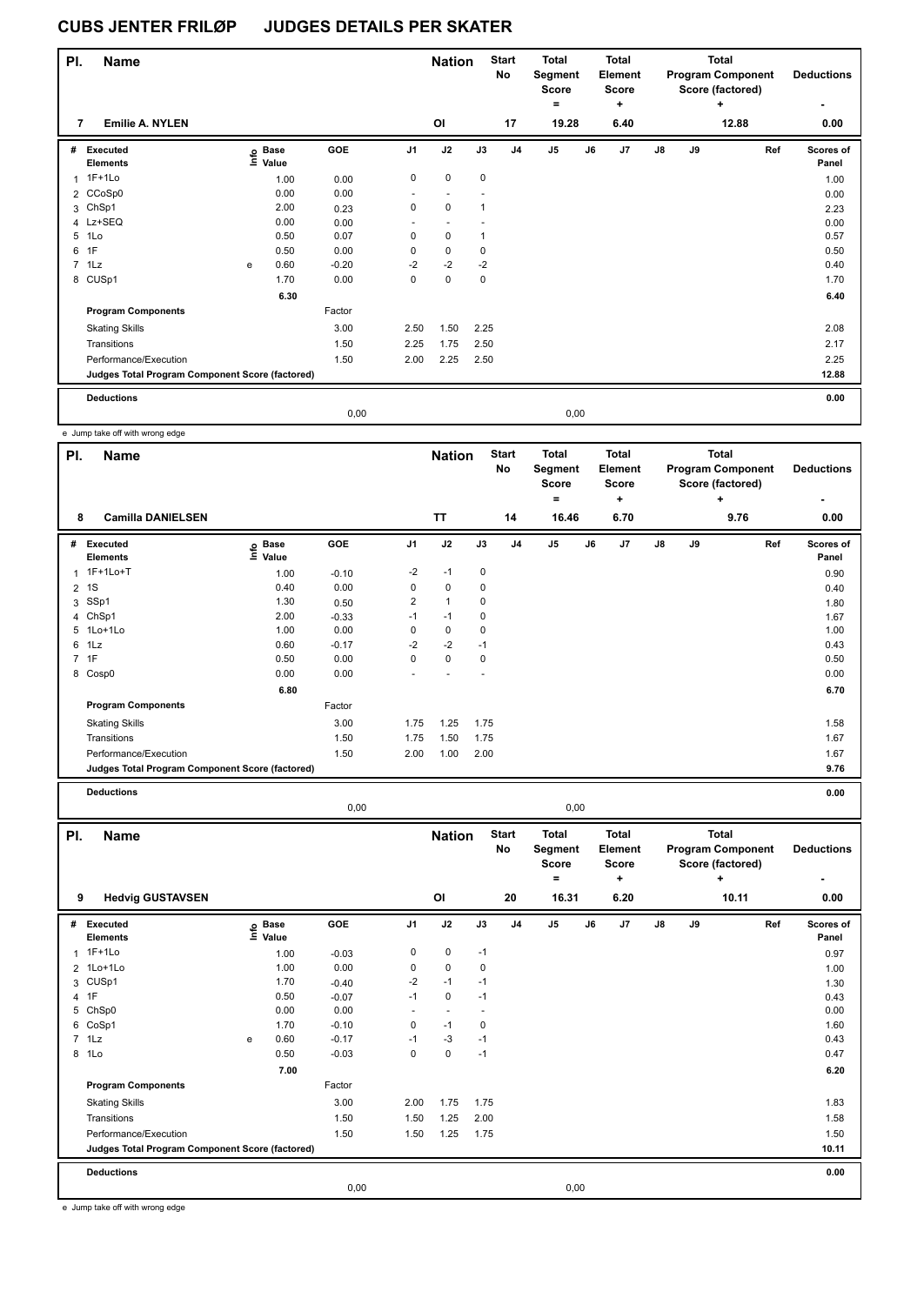| PI.            | <b>Name</b>                                     |                            |         |                | <b>Nation</b>            |             | <b>Start</b><br>No | <b>Total</b><br>Segment<br><b>Score</b><br>٠ |    | <b>Total</b><br>Element<br><b>Score</b><br>٠ |    |    | Total<br><b>Program Component</b><br>Score (factored)<br>÷ | <b>Deductions</b>  |
|----------------|-------------------------------------------------|----------------------------|---------|----------------|--------------------------|-------------|--------------------|----------------------------------------------|----|----------------------------------------------|----|----|------------------------------------------------------------|--------------------|
| 10             | Amine STORRØD                                   |                            |         |                | <b>FKK</b>               |             | 12                 | 15.38                                        |    | 7.50                                         |    |    | 7.88                                                       | 0.00               |
| #              | Executed<br><b>Elements</b>                     | e Base<br>E Value<br>Value | GOE     | J <sub>1</sub> | J2                       | J3          | J <sub>4</sub>     | J5                                           | J6 | J <sub>7</sub>                               | J8 | J9 | Ref                                                        | Scores of<br>Panel |
| 1              | $1A+1T$                                         | 1.50                       | $-0.20$ | $-1$           | $-1$                     | $-1$        |                    |                                              |    |                                              |    |    |                                                            | 1.30               |
| $\overline{2}$ | 2S<                                             | 0.90                       | $-0.60$ | $-3$           | $-3$                     | $-3$        |                    |                                              |    |                                              |    |    |                                                            | 0.30               |
| 3              | 1Lz                                             | 0.60                       | 0.00    | 0              | $\mathbf 0$              | $\mathbf 0$ |                    |                                              |    |                                              |    |    |                                                            | 0.60               |
|                | 4 CSp1                                          | 1.40                       | 0.07    | 1              | $\mathbf 0$              | $-1$        |                    |                                              |    |                                              |    |    |                                                            | 1.47               |
|                | 5 1A                                            | 1.10                       | $-0.20$ | $-1$           | $-1$                     | $-1$        |                    |                                              |    |                                              |    |    |                                                            | 0.90               |
|                | 6 ChSp0                                         | 0.00                       | 0.00    | $\sim$         | $\overline{\phantom{a}}$ |             |                    |                                              |    |                                              |    |    |                                                            | 0.00               |
|                | 7 1F+1Lo+1Lo                                    | 1.50                       | $-0.07$ | 0              | $-1$                     | $-1$        |                    |                                              |    |                                              |    |    |                                                            | 1.43               |
|                | 8 CCoSp1                                        | 2.00                       | $-0.50$ | $-1$           | $-2$                     | $-2$        |                    |                                              |    |                                              |    |    |                                                            | 1.50               |
|                |                                                 | 9.00                       |         |                |                          |             |                    |                                              |    |                                              |    |    |                                                            | 7.50               |
|                | <b>Program Components</b>                       |                            | Factor  |                |                          |             |                    |                                              |    |                                              |    |    |                                                            |                    |
|                | <b>Skating Skills</b>                           |                            | 3.00    | 1.00           | 1.00                     | 1.75        |                    |                                              |    |                                              |    |    |                                                            | 1.25               |
|                | Transitions                                     |                            | 1.50    | 1.25           | 1.25                     | 1.50        |                    |                                              |    |                                              |    |    |                                                            | 1.33               |
|                | Performance/Execution                           |                            | 1.50    | 1.25           | 1.00                     | 2.00        |                    |                                              |    |                                              |    |    |                                                            | 1.42               |
|                | Judges Total Program Component Score (factored) |                            |         |                |                          |             |                    |                                              |    |                                              |    |    |                                                            | 7.88               |
|                | <b>Deductions</b>                               |                            |         |                |                          |             |                    |                                              |    |                                              |    |    |                                                            | 0.00               |
|                |                                                 |                            | 0,00    |                |                          |             |                    | 0,00                                         |    |                                              |    |    |                                                            |                    |

 < Under-rotated jump **Name Deductions - Nation Total Pl. Start Segment Score = Total Element Score + Total Program Component Score (factored) + No # Executed Elements Base Value GOE J1 J2 J3 J4 J5 J6 J7 J8 J9 Scores of Panel** 1 0.40 0.00 0 0 0 **Ref**  1S 0.40 **Info 11 Magdalena KROL OSK 18 14.47 3.10 11.37 0.00** 2 1Lz e 0.60 -0.17 -1 -2 -2 0.43 3 SSp1 1.30 -0.30 -2 0 -1 1.00 4 1Lo 0.50 0.00 0 0 0 0.50 5 chsp0 0.00 0.00 - - - 0.00  $6$  1F  $15$  0.50  $0.50$  0.00  $0$  0 0  $0$  0 0  $0$  0 0  $0.50$ 7 cosp0 0.00 0.00 - - - 0.00 8 1A< 0.80 -0.53 -2 -3 -3 0.27  **4.10** 3.10 **Program Components**  Skating Skills **2.25 1.50 1.75** Factor 3.00 2.25 1.50 1.75 2.25 1.83 Transitions 1.50 2.75 1.25 1.75 1.92 Performance/Execution 1.50 2.50 1.50 2.00 2.00 **Deductions 0.00 Judges Total Program Component Score (factored) 11.37** 0,00 0,00

< Under-rotated jump e Jump take off with wrong edge

| PI.            | <b>Name</b>                                     |                   |                   |                | <b>Nation</b>  |              | <b>Start</b><br>No | <b>Total</b><br>Segment<br><b>Score</b><br>$\equiv$ |    | <b>Total</b><br>Element<br><b>Score</b><br>٠ |               |    | <b>Total</b><br><b>Program Component</b><br>Score (factored)<br>÷ | <b>Deductions</b>  |
|----------------|-------------------------------------------------|-------------------|-------------------|----------------|----------------|--------------|--------------------|-----------------------------------------------------|----|----------------------------------------------|---------------|----|-------------------------------------------------------------------|--------------------|
| 12             | <b>Marianne DRETVIK</b>                         |                   |                   |                | <b>SKK</b>     |              | 13                 | 14.12                                               |    | 3.24                                         |               |    | 11.88                                                             | 1.00               |
| #              | <b>Executed</b><br><b>Elements</b>              | e Base<br>⊑ Value | GOE               | J <sub>1</sub> | J2             | J3           | J <sub>4</sub>     | J <sub>5</sub>                                      | J6 | J7                                           | $\mathsf{J}8$ | J9 | Ref                                                               | Scores of<br>Panel |
|                | $1 \t1A$                                        | 1.10              | $-0.60$           | -3             | $-3$           | -3           |                    |                                                     |    |                                              |               |    |                                                                   | 0.50               |
| $\overline{2}$ | 1Lo                                             | 0.50              | 0.07              | 0              | $\mathbf 0$    | $\mathbf{1}$ |                    |                                                     |    |                                              |               |    |                                                                   | 0.57               |
| 3              | 2S<                                             | 0.90              | $-0.60$           | -3             | $-3$           | -3           |                    |                                                     |    |                                              |               |    |                                                                   | 0.30               |
|                | 4 CCoSp0                                        | 0.00              | 0.00              | ٠              | $\overline{a}$ | ٠            |                    |                                                     |    |                                              |               |    |                                                                   | 0.00               |
| 5              | ChSp0                                           | 0.00              | 0.00              | ٠              |                |              |                    |                                                     |    |                                              |               |    |                                                                   | 0.00               |
| 6              | 1F+1Lo+1Lo                                      | 1.50              | $-0.13$           | $-1$           | $-1$           | $-2$         |                    |                                                     |    |                                              |               |    |                                                                   | 1.37               |
|                | 7 1F                                            | 0.50              | 0.00              | 0              | $\mathbf 0$    | 0            |                    |                                                     |    |                                              |               |    |                                                                   | 0.50               |
|                | 8 ssp0                                          | 0.00              | 0.00              |                |                |              |                    |                                                     |    |                                              |               |    |                                                                   | 0.00               |
|                |                                                 | 4.50              |                   |                |                |              |                    |                                                     |    |                                              |               |    |                                                                   | 3.24               |
|                | <b>Program Components</b>                       |                   | Factor            |                |                |              |                    |                                                     |    |                                              |               |    |                                                                   |                    |
|                | <b>Skating Skills</b>                           |                   | 3.00              | 2.25           | 1.50           | 2.25         |                    |                                                     |    |                                              |               |    |                                                                   | 2.00               |
|                | Transitions                                     |                   | 1.50              | 1.50           | 2.00           | 2.50         |                    |                                                     |    |                                              |               |    |                                                                   | 2.00               |
|                | Performance/Execution                           |                   | 1.50              | 1.50           | 2.25           | 2.00         |                    |                                                     |    |                                              |               |    |                                                                   | 1.92               |
|                | Judges Total Program Component Score (factored) |                   |                   |                |                |              |                    |                                                     |    |                                              |               |    |                                                                   | 11.88              |
|                | <b>Deductions</b>                               |                   | $-1.00$<br>Falls: |                |                |              |                    |                                                     |    |                                              |               |    |                                                                   | $-1.00$            |
|                |                                                 |                   | 0,00              |                |                |              |                    | 0,00                                                |    |                                              |               |    |                                                                   |                    |

< Under-rotated jump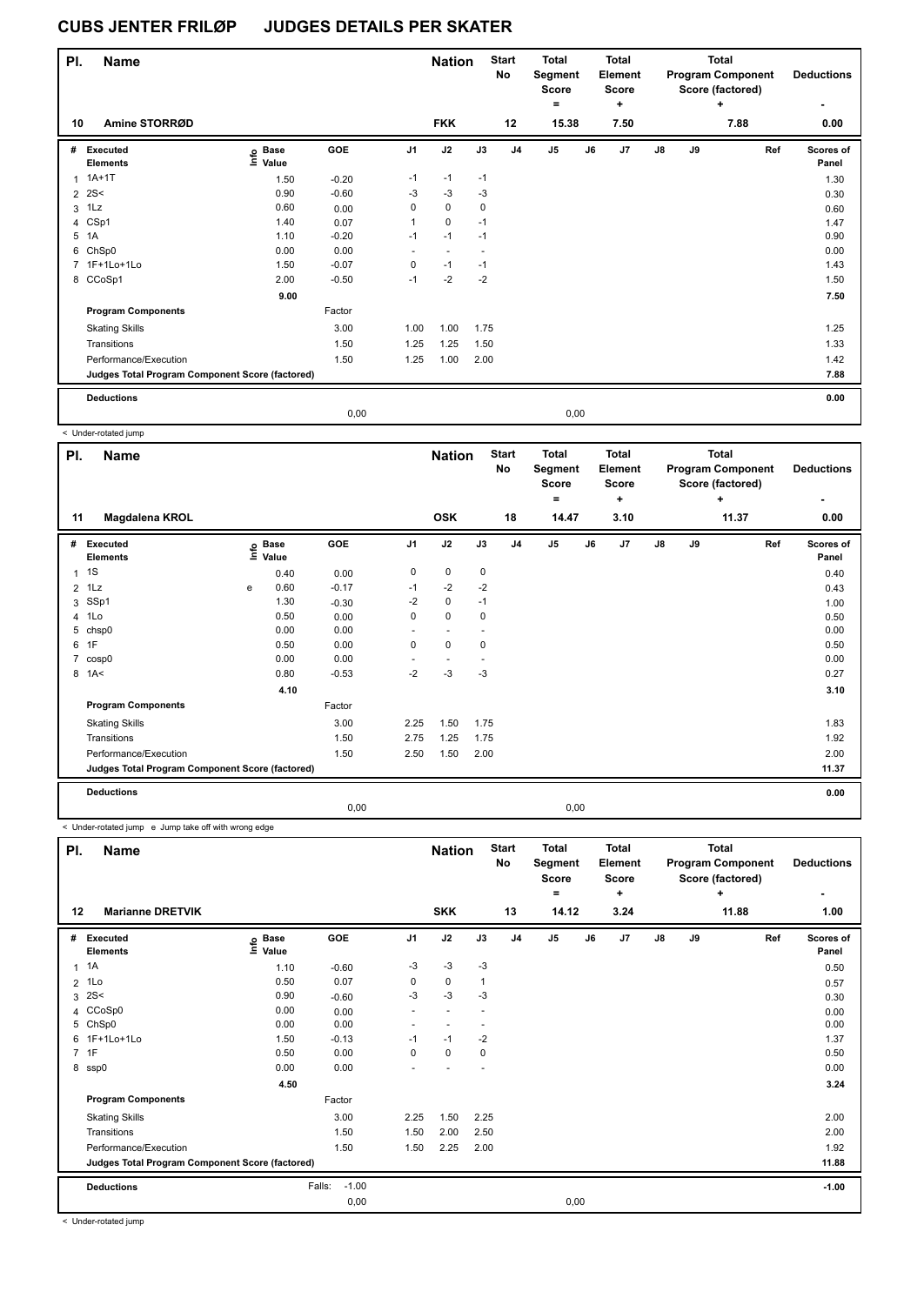| PI. | <b>Name</b>                                     |   |                            |         |                | <b>Nation</b>            |             | <b>Start</b><br>No | <b>Total</b><br>Segment<br><b>Score</b> |      | <b>Total</b><br>Element<br><b>Score</b> |               |    | Total<br><b>Program Component</b><br>Score (factored) | <b>Deductions</b>  |
|-----|-------------------------------------------------|---|----------------------------|---------|----------------|--------------------------|-------------|--------------------|-----------------------------------------|------|-----------------------------------------|---------------|----|-------------------------------------------------------|--------------------|
| 13  | <b>Malin HANSEN</b>                             |   |                            |         |                | <b>AKK</b>               |             | 3                  | $\equiv$<br>13.91                       |      | ٠<br>5.03                               |               |    | ٠<br>8.88                                             | 0.00               |
| #   | Executed<br><b>Elements</b>                     |   | e Base<br>E Value<br>Value | GOE     | J <sub>1</sub> | J2                       | J3          | J <sub>4</sub>     | J <sub>5</sub>                          | J6   | J <sub>7</sub>                          | $\mathsf{J}8$ | J9 | Ref                                                   | Scores of<br>Panel |
| 1   | $1A+T$                                          |   | 1.10                       | $-0.47$ | $-2$           | $-3$                     | $-2$        |                    |                                         |      |                                         |               |    |                                                       | 0.63               |
|     | 2 1Lz+1Lo                                       | e | 1.10                       | $-0.20$ | $-2$           | $-2$                     | $-2$        |                    |                                         |      |                                         |               |    |                                                       | 0.90               |
|     | 3 1A                                            |   | 1.10                       | $-0.07$ | 0              | $\mathbf 0$              | $-1$        |                    |                                         |      |                                         |               |    |                                                       | 1.03               |
|     | 4 SSp1                                          |   | 1.30                       | 0.17    | 1              | $\mathbf 0$              | $\mathbf 0$ |                    |                                         |      |                                         |               |    |                                                       | 1.47               |
|     | 5 ChSp0                                         |   | 0.00                       | 0.00    |                | $\overline{\phantom{a}}$ |             |                    |                                         |      |                                         |               |    |                                                       | 0.00               |
| 6   | 1F                                              |   | 0.50                       | 0.00    | 0              | $\mathbf 0$              | $\mathbf 0$ |                    |                                         |      |                                         |               |    |                                                       | 0.50               |
|     | 7 1Lo                                           |   | 0.50                       | 0.00    | 0              | $\mathbf 0$              | $\mathbf 0$ |                    |                                         |      |                                         |               |    |                                                       | 0.50               |
|     | 8 CoSp0                                         |   | 0.00                       | 0.00    |                |                          |             |                    |                                         |      |                                         |               |    |                                                       | 0.00               |
|     |                                                 |   | 5.60                       |         |                |                          |             |                    |                                         |      |                                         |               |    |                                                       | 5.03               |
|     | <b>Program Components</b>                       |   |                            | Factor  |                |                          |             |                    |                                         |      |                                         |               |    |                                                       |                    |
|     | <b>Skating Skills</b>                           |   |                            | 3.00    | 1.25           | 1.25                     | 1.75        |                    |                                         |      |                                         |               |    |                                                       | 1.42               |
|     | Transitions                                     |   |                            | 1.50    | 1.25           | 1.75                     | 1.50        |                    |                                         |      |                                         |               |    |                                                       | 1.50               |
|     | Performance/Execution                           |   |                            | 1.50    | 1.50           | 1.25                     | 2.00        |                    |                                         |      |                                         |               |    |                                                       | 1.58               |
|     | Judges Total Program Component Score (factored) |   |                            |         |                |                          |             |                    |                                         |      |                                         |               |    |                                                       | 8.88               |
|     | <b>Deductions</b>                               |   |                            |         |                |                          |             |                    |                                         |      |                                         |               |    |                                                       | 0.00               |
|     |                                                 |   |                            | 0,00    |                |                          |             |                    |                                         | 0,00 |                                         |               |    |                                                       |                    |

e Jump take off with wrong edge

| PI.            | Name                                            |                                       |            |                | <b>Nation</b> |      | <b>Start</b><br>No | <b>Total</b><br>Segment<br><b>Score</b> |    | <b>Total</b><br>Element<br><b>Score</b> |               | <b>Total</b><br><b>Program Component</b><br>Score (factored)<br>٠ |      | <b>Deductions</b>         |
|----------------|-------------------------------------------------|---------------------------------------|------------|----------------|---------------|------|--------------------|-----------------------------------------|----|-----------------------------------------|---------------|-------------------------------------------------------------------|------|---------------------------|
| 14             | <b>Juliane ASBERG</b>                           |                                       |            |                | <b>SSK</b>    |      | 9                  | ۰<br>13.89                              |    | ٠<br>4.87                               |               |                                                                   | 9.02 | ٠<br>0.00                 |
| #              | Executed<br><b>Elements</b>                     | <b>Base</b><br>$\frac{1}{2}$<br>Value | <b>GOE</b> | J <sub>1</sub> | J2            | J3   | J <sub>4</sub>     | J <sub>5</sub>                          | J6 | J7                                      | $\mathsf{J}8$ | J9                                                                | Ref  | <b>Scores of</b><br>Panel |
| 1              | 1Lo                                             | 0.50                                  | 0.00       | 0              | $\mathbf 0$   | 0    |                    |                                         |    |                                         |               |                                                                   |      | 0.50                      |
| $\overline{2}$ | 1Lz                                             | 0.60                                  | $-0.03$    | 0              | 0             | $-1$ |                    |                                         |    |                                         |               |                                                                   |      | 0.57                      |
| 3              | $1Lo+1T$                                        | 0.90                                  | $-0.10$    | 0              | $-1$          | $-2$ |                    |                                         |    |                                         |               |                                                                   |      | 0.80                      |
|                | 4 SSp1                                          | 1.30                                  | 0.50       | 1              | $\mathbf{1}$  | 1    |                    |                                         |    |                                         |               |                                                                   |      | 1.80                      |
| 5              | 1S                                              | 0.40                                  | 0.00       | 0              | $\mathbf 0$   | 0    |                    |                                         |    |                                         |               |                                                                   |      | 0.40                      |
| 6              | ChSp0                                           | 0.00                                  | 0.00       |                |               |      |                    |                                         |    |                                         |               |                                                                   |      | 0.00                      |
|                | $7.1T+1T$                                       | 0.80                                  | 0.00       | 0              | $\mathbf 0$   | 0    |                    |                                         |    |                                         |               |                                                                   |      | 0.80                      |
|                | 8 CoSp0                                         | 0.00                                  | 0.00       |                |               |      |                    |                                         |    |                                         |               |                                                                   |      | 0.00                      |
|                |                                                 | 4.50                                  |            |                |               |      |                    |                                         |    |                                         |               |                                                                   |      | 4.87                      |
|                | <b>Program Components</b>                       |                                       | Factor     |                |               |      |                    |                                         |    |                                         |               |                                                                   |      |                           |
|                | <b>Skating Skills</b>                           |                                       | 3.00       | 1.50           | 1.75          | 1.75 |                    |                                         |    |                                         |               |                                                                   |      | 1.67                      |
|                | Transitions                                     |                                       | 1.50       | 1.25           | 1.50          | 1.50 |                    |                                         |    |                                         |               |                                                                   |      | 1.42                      |
|                | Performance/Execution                           |                                       | 1.50       | 1.25           | 1.00          | 1.50 |                    |                                         |    |                                         |               |                                                                   |      | 1.25                      |
|                | Judges Total Program Component Score (factored) |                                       |            |                |               |      |                    |                                         |    |                                         |               |                                                                   |      | 9.02                      |
|                |                                                 |                                       |            |                |               |      |                    |                                         |    |                                         |               |                                                                   |      |                           |

**Deductions 0.00**

0,00 0,00

| PI.            | <b>Name</b>                                     |   |                            |            |                | <b>Nation</b> |             | <b>Start</b><br>No | <b>Total</b><br>Segment<br>Score |    | <b>Total</b><br>Element<br><b>Score</b> |               |    | <b>Total</b><br><b>Program Component</b><br>Score (factored) | <b>Deductions</b>  |
|----------------|-------------------------------------------------|---|----------------------------|------------|----------------|---------------|-------------|--------------------|----------------------------------|----|-----------------------------------------|---------------|----|--------------------------------------------------------------|--------------------|
|                |                                                 |   |                            |            |                |               |             |                    | $=$                              |    | +                                       |               |    | ÷                                                            | ۰                  |
| 15             | <b>Susanne ELY</b>                              |   |                            |            |                | <b>BSK</b>    |             | 6                  | 13.53                            |    | 3.90                                    |               |    | 9.63                                                         | 0.00               |
| #              | <b>Executed</b><br><b>Elements</b>              |   | e Base<br>E Value<br>Value | <b>GOE</b> | J <sub>1</sub> | J2            | J3          | J <sub>4</sub>     | J <sub>5</sub>                   | J6 | J <sub>7</sub>                          | $\mathsf{J}8$ | J9 | Ref                                                          | Scores of<br>Panel |
| $\mathbf{1}$   | 1Lo                                             |   | 0.50                       | 0.00       | $\mathbf 0$    | $\mathbf 0$   | $\mathbf 0$ |                    |                                  |    |                                         |               |    |                                                              | 0.50               |
| $\overline{2}$ | SSp0                                            |   | 0.00                       | 0.00       | ٠              |               |             |                    |                                  |    |                                         |               |    |                                                              | 0.00               |
|                | 3 ChSp0                                         |   | 0.00                       | 0.00       |                |               |             |                    |                                  |    |                                         |               |    |                                                              | 0.00               |
|                | 4 1F+1Lo+1Lo                                    |   | 1.50                       | 0.00       | 0              | 0             | 0           |                    |                                  |    |                                         |               |    |                                                              | 1.50               |
| 5              | 1Lz                                             | e | 0.60                       | $-0.10$    | $-1$           | $-1$          | $-1$        |                    |                                  |    |                                         |               |    |                                                              | 0.50               |
| 6              | 1F                                              |   | 0.50                       | 0.00       | 0              | $\mathbf 0$   | 0           |                    |                                  |    |                                         |               |    |                                                              | 0.50               |
| $\overline{7}$ | $1S+1Lo$                                        |   | 0.90                       | 0.00       | 0              | $\mathbf 0$   | 0           |                    |                                  |    |                                         |               |    |                                                              | 0.90               |
|                | 8 CcoSp0                                        |   | 0.00                       | 0.00       |                |               |             |                    |                                  |    |                                         |               |    |                                                              | 0.00               |
|                |                                                 |   | 4.00                       |            |                |               |             |                    |                                  |    |                                         |               |    |                                                              | 3.90               |
|                | <b>Program Components</b>                       |   |                            | Factor     |                |               |             |                    |                                  |    |                                         |               |    |                                                              |                    |
|                | <b>Skating Skills</b>                           |   |                            | 3.00       | 1.25           | 1.75          | 2.00        |                    |                                  |    |                                         |               |    |                                                              | 1.67               |
|                | Transitions                                     |   |                            | 1.50       | 1.00           | 2.00          | 1.75        |                    |                                  |    |                                         |               |    |                                                              | 1.58               |
|                | Performance/Execution                           |   |                            | 1.50       | 1.50           | 1.25          | 1.75        |                    |                                  |    |                                         |               |    |                                                              | 1.50               |
|                | Judges Total Program Component Score (factored) |   |                            |            |                |               |             |                    |                                  |    |                                         |               |    |                                                              | 9.63               |
|                | <b>Deductions</b>                               |   |                            |            |                |               |             |                    |                                  |    |                                         |               |    |                                                              | 0.00               |
|                |                                                 |   |                            | 0,00       |                |               |             |                    | 0,00                             |    |                                         |               |    |                                                              |                    |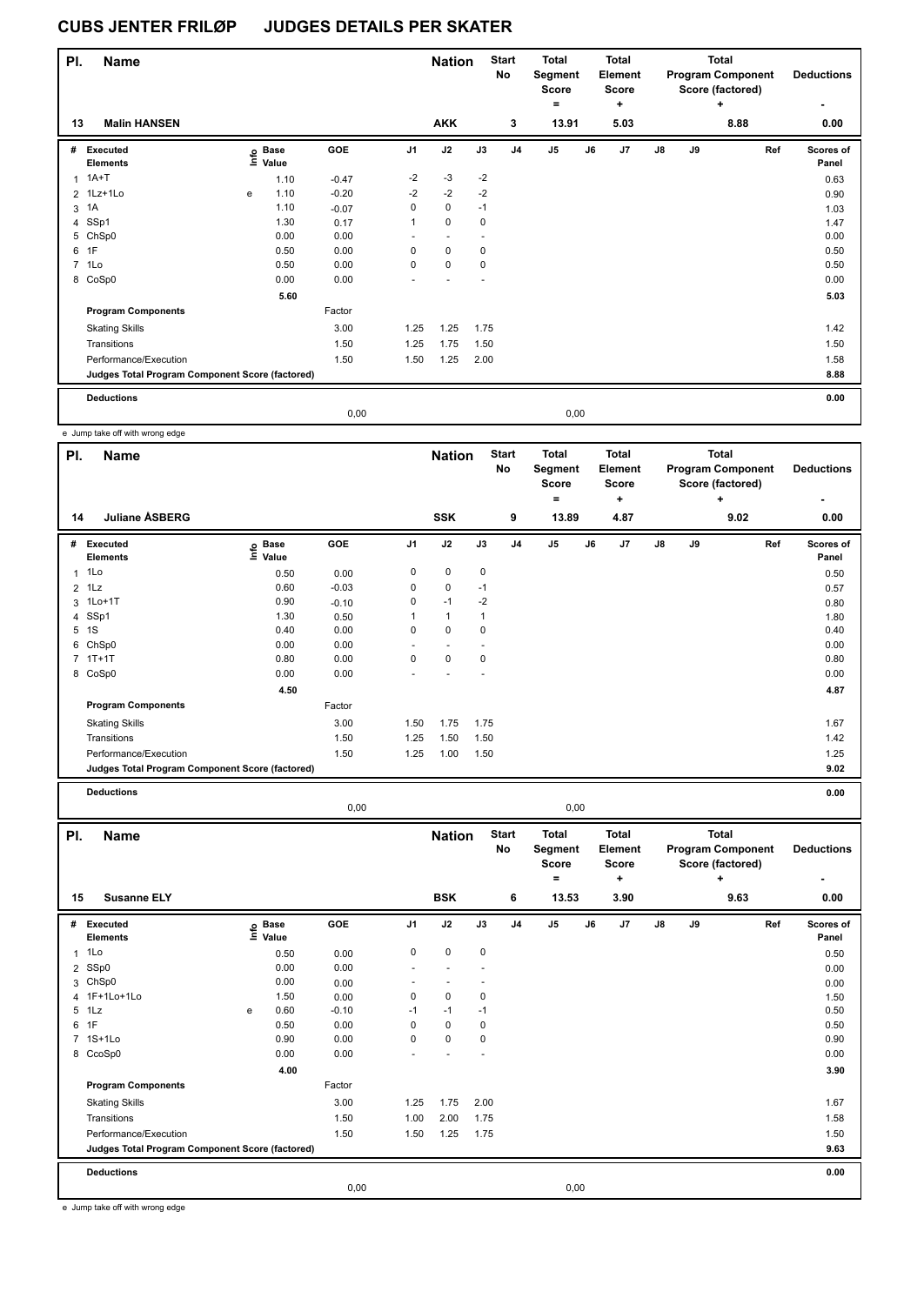| PI. | <b>Name</b>                                     |   |                            |         |                          | <b>Nation</b>            |              | <b>Start</b><br>No | <b>Total</b><br>Segment<br><b>Score</b><br>$\equiv$ |      | <b>Total</b><br>Element<br>Score<br>٠ |               |    | <b>Total</b><br><b>Program Component</b><br>Score (factored)<br>٠ | <b>Deductions</b>         |
|-----|-------------------------------------------------|---|----------------------------|---------|--------------------------|--------------------------|--------------|--------------------|-----------------------------------------------------|------|---------------------------------------|---------------|----|-------------------------------------------------------------------|---------------------------|
| 16  | <b>Jenitha SITTAMPALLAM</b>                     |   |                            |         |                          | <b>TT</b>                |              | 22                 | 12.99                                               |      | 3.10                                  |               |    | 9.89                                                              | ۰<br>0.00                 |
| #   | Executed<br><b>Elements</b>                     |   | e Base<br>E Value<br>Value | GOE     | J <sub>1</sub>           | J2                       | J3           | J <sub>4</sub>     | J <sub>5</sub>                                      | J6   | J <sub>7</sub>                        | $\mathsf{J}8$ | J9 | Ref                                                               | <b>Scores of</b><br>Panel |
| 1   | 1S                                              |   | 0.40                       | 0.07    | 0                        | $\mathbf 0$              | $\mathbf{1}$ |                    |                                                     |      |                                       |               |    |                                                                   | 0.47                      |
|     | 2 1Lo+1Lo                                       |   | 1.00                       | $-0.03$ | $-1$                     | $\mathbf 0$              | 0            |                    |                                                     |      |                                       |               |    |                                                                   | 0.97                      |
|     | 3 1Lz+1Lo+1T                                    | e | 1.50                       | $-0.17$ | $\mathbf 0$              | $-3$                     | $-2$         |                    |                                                     |      |                                       |               |    |                                                                   | 1.33                      |
|     | 4 ssp0                                          |   | 0.00                       | 0.00    | $\overline{\phantom{a}}$ | $\overline{\phantom{a}}$ |              |                    |                                                     |      |                                       |               |    |                                                                   | 0.00                      |
| 5   | 1F                                              |   | 0.50                       | $-0.17$ | 0                        | $-2$                     | $-3$         |                    |                                                     |      |                                       |               |    |                                                                   | 0.33                      |
| 6   | 1A<<                                            |   | 0.00                       | 0.00    |                          |                          |              |                    |                                                     |      |                                       |               |    |                                                                   | 0.00                      |
|     | 7 ChSp0                                         |   | 0.00                       | 0.00    |                          |                          |              |                    |                                                     |      |                                       |               |    |                                                                   | 0.00                      |
|     | 8 CoSp0                                         |   | 0.00                       | 0.00    |                          |                          |              |                    |                                                     |      |                                       |               |    |                                                                   | 0.00                      |
|     |                                                 |   | 3.40                       |         |                          |                          |              |                    |                                                     |      |                                       |               |    |                                                                   | 3.10                      |
|     | <b>Program Components</b>                       |   |                            | Factor  |                          |                          |              |                    |                                                     |      |                                       |               |    |                                                                   |                           |
|     | <b>Skating Skills</b>                           |   |                            | 3.00    | 1.50                     | 1.50                     | 1.50         |                    |                                                     |      |                                       |               |    |                                                                   | 1.50                      |
|     | Transitions                                     |   |                            | 1.50    | 1.50                     | 2.00                     | 1.50         |                    |                                                     |      |                                       |               |    |                                                                   | 1.67                      |
|     | Performance/Execution                           |   |                            | 1.50    | 2.25                     | 1.75                     | 1.75         |                    |                                                     |      |                                       |               |    |                                                                   | 1.92                      |
|     | Judges Total Program Component Score (factored) |   |                            |         |                          |                          |              |                    |                                                     |      |                                       |               |    |                                                                   | 9.89                      |
|     | <b>Deductions</b>                               |   |                            |         |                          |                          |              |                    |                                                     |      |                                       |               |    |                                                                   | 0.00                      |
|     |                                                 |   |                            | 0,00    |                          |                          |              |                    |                                                     | 0,00 |                                       |               |    |                                                                   |                           |

<< Downgraded jump e Jump take off with wrong edge

| PI.            | <b>Name</b>                                     |   |                            |            |                | <b>Nation</b>            |             | <b>Start</b><br><b>No</b> | Total<br>Segment<br><b>Score</b><br>= |    | <b>Total</b><br>Element<br><b>Score</b><br>٠ |    |    | Total<br><b>Program Component</b><br>Score (factored)<br>÷ | <b>Deductions</b>  |
|----------------|-------------------------------------------------|---|----------------------------|------------|----------------|--------------------------|-------------|---------------------------|---------------------------------------|----|----------------------------------------------|----|----|------------------------------------------------------------|--------------------|
| 17             | <b>Amalie NETLAND</b>                           |   |                            |            |                | LIL                      |             | 7                         | 12.44                                 |    | 4.80                                         |    |    | 7.64                                                       | 0.00               |
| #              | Executed<br><b>Elements</b>                     |   | e Base<br>E Value<br>Value | <b>GOE</b> | J <sub>1</sub> | J2                       | J3          | J <sub>4</sub>            | J5                                    | J6 | J7                                           | J8 | J9 | Ref                                                        | Scores of<br>Panel |
| 1              | 1Lz+Lo                                          | e | 0.60                       | $-0.30$    | $-3$           | $-3$                     | $-3$        |                           |                                       |    |                                              |    |    |                                                            | 0.30               |
| $\overline{2}$ | 1Lo                                             |   | 0.50                       | 0.00       | 0              | $\mathbf 0$              | 0           |                           |                                       |    |                                              |    |    |                                                            | 0.50               |
|                | 3 1F+Lo+Lo                                      |   | 0.50                       | $-0.30$    | -3             | $-3$                     | $-3$        |                           |                                       |    |                                              |    |    |                                                            | 0.20               |
|                | 4 SSp1                                          |   | 1.30                       | 0.00       | 0              | $\mathbf 0$              | 0           |                           |                                       |    |                                              |    |    |                                                            | 1.30               |
|                | 5 1S                                            |   | 0.40                       | 0.00       | 0              | $\mathbf 0$              | $\mathbf 0$ |                           |                                       |    |                                              |    |    |                                                            | 0.40               |
| 6              | ChSp0                                           |   | 0.00                       | 0.00       | ٠              | $\overline{\phantom{a}}$ |             |                           |                                       |    |                                              |    |    |                                                            | 0.00               |
|                | 7 1F                                            |   | 0.50                       | 0.00       | 0              | $\mathbf 0$              | 0           |                           |                                       |    |                                              |    |    |                                                            | 0.50               |
|                | 8 CoSp1                                         |   | 1.70                       | $-0.10$    | 0              | $\mathbf 0$              | $-1$        |                           |                                       |    |                                              |    |    |                                                            | 1.60               |
|                |                                                 |   | 5.50                       |            |                |                          |             |                           |                                       |    |                                              |    |    |                                                            | 4.80               |
|                | <b>Program Components</b>                       |   |                            | Factor     |                |                          |             |                           |                                       |    |                                              |    |    |                                                            |                    |
|                | <b>Skating Skills</b>                           |   |                            | 3.00       | 1.25           | 1.00                     | 1.50        |                           |                                       |    |                                              |    |    |                                                            | 1.25               |
|                | Transitions                                     |   |                            | 1.50       | 1.50           | 1.50                     | 1.25        |                           |                                       |    |                                              |    |    |                                                            | 1.42               |
|                | Performance/Execution                           |   |                            | 1.50       | 1.00           | 1.00                     | 1.50        |                           |                                       |    |                                              |    |    |                                                            | 1.17               |
|                | Judges Total Program Component Score (factored) |   |                            |            |                |                          |             |                           |                                       |    |                                              |    |    |                                                            | 7.64               |
|                | <b>Deductions</b>                               |   |                            |            |                |                          |             |                           |                                       |    |                                              |    |    |                                                            | 0.00               |
|                |                                                 |   |                            | 0,00       |                |                          |             |                           | 0,00                                  |    |                                              |    |    |                                                            |                    |

e Jump take off with wrong edge

| PI. | <b>Name</b>                                     |      |                      |         |                | <b>Nation</b>            |                          | <b>Start</b><br>No | <b>Total</b><br>Segment<br><b>Score</b><br>٠ |      | <b>Total</b><br>Element<br><b>Score</b><br>٠ |               |    | <b>Total</b><br><b>Program Component</b><br>Score (factored)<br>÷ | <b>Deductions</b>  |
|-----|-------------------------------------------------|------|----------------------|---------|----------------|--------------------------|--------------------------|--------------------|----------------------------------------------|------|----------------------------------------------|---------------|----|-------------------------------------------------------------------|--------------------|
| 18  | <b>Helene FISHER</b>                            |      |                      |         |                | <b>BSK</b>               |                          | 16                 | 12.14                                        |      | 5.38                                         |               |    | 6.76                                                              | 0.00               |
| #   | Executed<br><b>Elements</b>                     | lnfo | <b>Base</b><br>Value | GOE     | J <sub>1</sub> | J2                       | J3                       | J <sub>4</sub>     | J <sub>5</sub>                               | J6   | J7                                           | $\mathsf{J}8$ | J9 | Ref                                                               | Scores of<br>Panel |
| 1   | 1W+1Lo                                          |      | 0.80                 | 0.00    | 0              | $\mathbf 0$              | $\mathbf 0$              |                    |                                              |      |                                              |               |    |                                                                   | 0.80               |
|     | 2 USp1                                          |      | 1.20                 | $-0.03$ | $-1$           | $\mathbf{1}$             | $-1$                     |                    |                                              |      |                                              |               |    |                                                                   | 1.17               |
| 3   | 1Lz                                             | e    | 0.60                 | $-0.13$ | $-1$           | $-1$                     | $-2$                     |                    |                                              |      |                                              |               |    |                                                                   | 0.47               |
| 4   | ChSp1                                           |      | 2.00                 | $-0.83$ | $-2$           | $-1$                     | $-2$                     |                    |                                              |      |                                              |               |    |                                                                   | 1.17               |
| 5   | 1Lo                                             |      | 0.50                 | 0.00    | 0              | $\Omega$                 | 0                        |                    |                                              |      |                                              |               |    |                                                                   | 0.50               |
| 6   | SSp0                                            |      | 0.00                 | 0.00    | ٠              | $\overline{\phantom{a}}$ | $\overline{\phantom{a}}$ |                    |                                              |      |                                              |               |    |                                                                   | 0.00               |
|     | 7 1F                                            |      | 0.50                 | 0.00    | 0              | $\mathbf 0$              | 0                        |                    |                                              |      |                                              |               |    |                                                                   | 0.50               |
| 8   | $1S+1T$                                         |      | 0.80                 | $-0.03$ | 0              | $\mathbf 0$              | $-1$                     |                    |                                              |      |                                              |               |    |                                                                   | 0.77               |
|     |                                                 |      | 6.40                 |         |                |                          |                          |                    |                                              |      |                                              |               |    |                                                                   | 5.38               |
|     | <b>Program Components</b>                       |      |                      | Factor  |                |                          |                          |                    |                                              |      |                                              |               |    |                                                                   |                    |
|     | <b>Skating Skills</b>                           |      |                      | 3.00    | 1.00           | 1.00                     | 1.25                     |                    |                                              |      |                                              |               |    |                                                                   | 1.08               |
|     | Transitions                                     |      |                      | 1.50    | 1.00           | 1.50                     | 1.00                     |                    |                                              |      |                                              |               |    |                                                                   | 1.17               |
|     | Performance/Execution                           |      |                      | 1.50    | 1.25           | 1.00                     | 1.25                     |                    |                                              |      |                                              |               |    |                                                                   | 1.17               |
|     | Judges Total Program Component Score (factored) |      |                      |         |                |                          |                          |                    |                                              |      |                                              |               |    |                                                                   | 6.76               |
|     | <b>Deductions</b>                               |      |                      |         |                |                          |                          |                    |                                              |      |                                              |               |    |                                                                   | 0.00               |
|     |                                                 |      |                      | 0,00    |                |                          |                          |                    |                                              | 0,00 |                                              |               |    |                                                                   |                    |